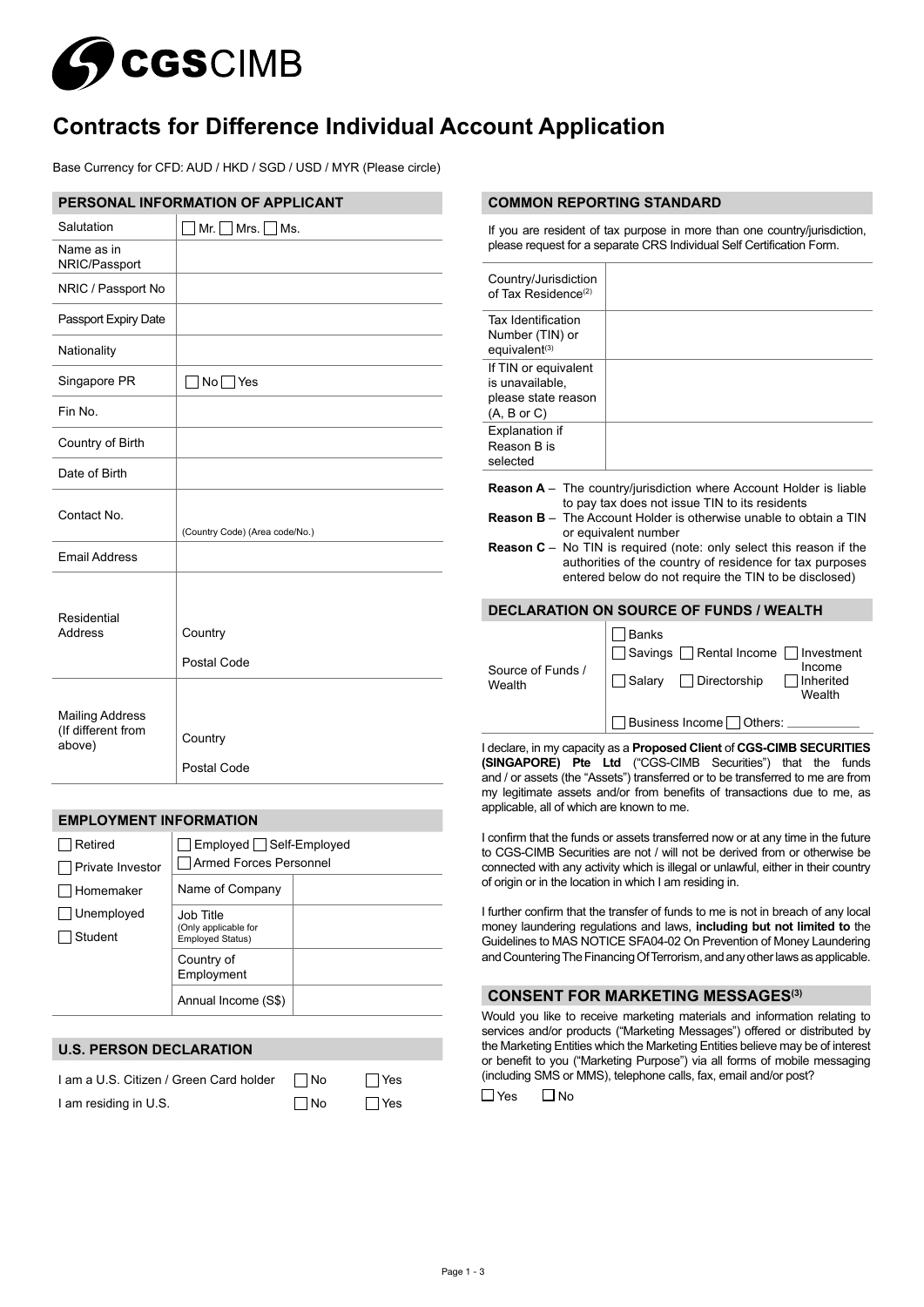

# **NO PROVISION OF FINANCIAL ADVICE (FOR CONTRACTS FOR DIFFERENCE ("CFD") ACCOUNT ONLY)**

**WARNING**: Trading in CFDs may not be suitable for customers whose investment objective is preservation of capital or whose risk tolerance is low. Before selecting the option for Contracts for Differences ("CFD") Account on page 1 of this application, please read and understand the CFD Warning Statement set out below.

I agree and understand that I am transacting on an execution-only basis. I further agree, acknowledge and understand that no product/ financial advice will be provided by CGS-CIMB Securities to me in respect of CFD transactions. Notwithstanding the foregoing, I further agree, acknowledge and understand that I wish to proceed to transact accordingly, and therefore will not be able to rely on section 27 of the Financial Advisers Act (Cap. 110) to file a civil claim in the event of a loss suffered. I am responsible for ensuring that the product(s) selected is suitable to me.

# **CONTRACTS FOR DIFFERENCE ("CFD") WARNING STATEMENT**

**WARNING**: Contracts for Difference ("CFDs") are speculative derivative products that are highly leveraged and carry significantly greater risk than other investments or products (whether geared or otherwise) such as share trading. They may not be suitable for everyone. You should consider carefully and determine whether CFDs are suitable for you, before deciding whether to open a CFD Account with CGS-CIMB Securities IN PARTICULAR, IF YOU CONSIDER YOURSELF TO BE A CONSERVATIVE, RISK-AVERSE INVESTOR, THEN CFDs ARE NOT FOR YOU. You should obtain your own investment, financial, legal, taxation and other professional advice as to whether CFDs are appropriate investment or products for you. You should ensure you read and understand the product features and in particular the risks and determine whether these products are suitable for you, before deciding whether to open a CFD Account with CGS-CIMB Securities and invest in CFDs.

To apply for a CFD Account, you need to be an accredited Investor or expert investor or you need to have passed the Customer Knowledge Assessment. Please complete the Investor Status or Client Profile Form.

# **DECLARATION BY CLIENT**

#### **Section A – Tax and other serious offences**

- I declare and confirm that:
	- (a) I remain fully responsible for my own tax affairs and ensuring that both I and my accounts maintained with CGS-CIMB Securities are in compliance with the tax laws of the relevant jurisdiction within which I reside, am domiciled in or tax citizen of;
	- (b) to the best of my knowledge, information and belief, I have neither wilfully committed nor been convicted of any serious tax crimes;
	- (c) I acknowledge and agree that I remain fully responsible for taking advice from a tax expert in the jurisdiction of my tax residence or any other similarly qualified adviser or person, and acknowledge that CGS-CIMB Securities shall neither be responsible for nor provide any tax advice to me; and
	- (d) I agree to notify CGS-CIMB Securities (within 30 calendar days), or provide information if requested by CGS-CIMB Securities, if there is any change in my personal information or circumstances including, without limitation, any material adverse change in molecally, which may be a position of any change in the ultimate beneficial ownership of my account, citizenship, residence, address of record and any additional information which affects my tax position.
- 2. Subject to applicable local laws, I hereby consent for CGS-CIMB Securities, its parent or ultimate holding company or any of its affiliates (including branches) (collectively, "CGS-CIMB") to share my information with domestic or overseas regulators or tax authorities where necessary to establish my tax liability in any relevant jurisdiction.
- 3. Where required by domestic or overseas regulators or tax authorities, I also understand and agree that CGS-CIMB may be required to obtain additional documents and/or forms, which I will sign, if I am subject to the relevant jurisdiction's requirements. Where required by domestic or overseas regulators or tax authorities, I understand and agree that CGS-CIMB may withhold and pay out, from my account(s) such amounts as may be required according to applicable laws, regulations, guidelines and/or agreements with regulators or authorities and directives.

# **DECLARATION BY CLIENT**

#### **Section B – Common Reporting Standard**

Please read this Section B in conjunction with the explanatory notes and summaries of defined terms used in set out in the CRS Individual Self-Certification Form available at (https://www.itradecimb.com.sg/app/articles/ others/CRSIndividual.pdf).

- 1 understand that the information supplied by me is subject to the terms and conditions governing my relationship with CGS-CIMB Securities setting out how CGS-CIMB Securities may use and share the information supplied by me.
- 5. I acknowledge that the information provided by me in the relevant section of my application and information regarding the Account Holder and any Reportable Account(s) may be provided directly or indirectly to any relevant tax authority, including of the country / jurisdiction in which my account is maintained and exchanged with tax authorities of another country / jurisdiction or countries / jurisdictions in which the Account Holder may be resident for tax purposes pursuant to agreements between competent authorities to exchange financial account information.
- 6. I certify that I am the Account Holder or am authorised to act on behalf of the Account Holder for the account to which my application relates and I declare that all statements made above are to the best of my knowledge and belief, correct and complete. I agree that I will provide evidence of my authorisation to act on behalf of the Account Holder by providing a Power of Attorney or equivalent recognised document.
- 7. If there is a change in circumstances that affects the tax residence of the Account Holder or causes the information provided by me to become incorrect or incomplete, I understand that I am obliged to inform CGS-CIMB Securities of the change in circumstances within 30 days of its occurrence and to provide a suitably updated self-certification.

#### **Section C – Other applicable terms**

"I" or "my" means the applicant. Words importing only the singular number include the plural number and vice versa. All capitalised terms used in the application shall (unless otherwise defined) be ascribed the same meanings as those terms which are defined in CGS-CIMB Securities' General Terms and Conditions (the "General Terms and Conditions") available at (https://www.itradecimb.com.sg/app/articles/ others/TnC.pdf)

I declare, warrant and agree that:

- 1. all information submitted in my application or otherwise in connection with my application are true, accurate and complete in all respects and I will, as soon as possible, provide CGS-CIMB Securities with notice in writing of any change in particulars given in my application together with all relevant documents;
- 2. I have read and understood, and agree that my application shall be construed and governed in accordance with the General Terms and Conditions (as may be amended from time to time);
- 3. CGS-CIMB Securities has the right not to approve my application at its sole and absolute discretion without any obligation to render any reason or explanation;
- 4. I am the ultimate beneficial owner of my account and that no person has or will have any interest in, influence or control over my account whatsoever and all monies which will be paid to CGS-CIMB Securities originate from a legitimate source;
- 5. I am not under 21 years of age;
- 6. I am not an undischarged bankrupt or of unsound mind;
- 7. (For applicants who are Malaysia residents): I am fully aware of the exchange control regulations imposed by Bank Negara Malaysia ("BNM") and agree that it is my responsibility to ensure that my investments outside of Malaysia at all times shall be within the limit(s) imposed by BNM from time to time;
- 8. I agree to hold harmless, release and indemnify CGS-CIMB, China Galaxy International Financial Holdings Limited ("CGI"), CIMB Group Sdn. Bhd. ("CIMBG") and their respective related corporations and affiliates (including CGS-CIMB Securities Sdn. Bhd. and its related corporations and affiliates) and their respective officers, owners, directors, employees, successors, heirs and assignees from any and all liability arising from CGS-CIMB's reliance on this declaration made by me.
- 9. I have read, understood and accepted the terms set out in the following documents (such terms are deemed to have been incorporated herein by reference):